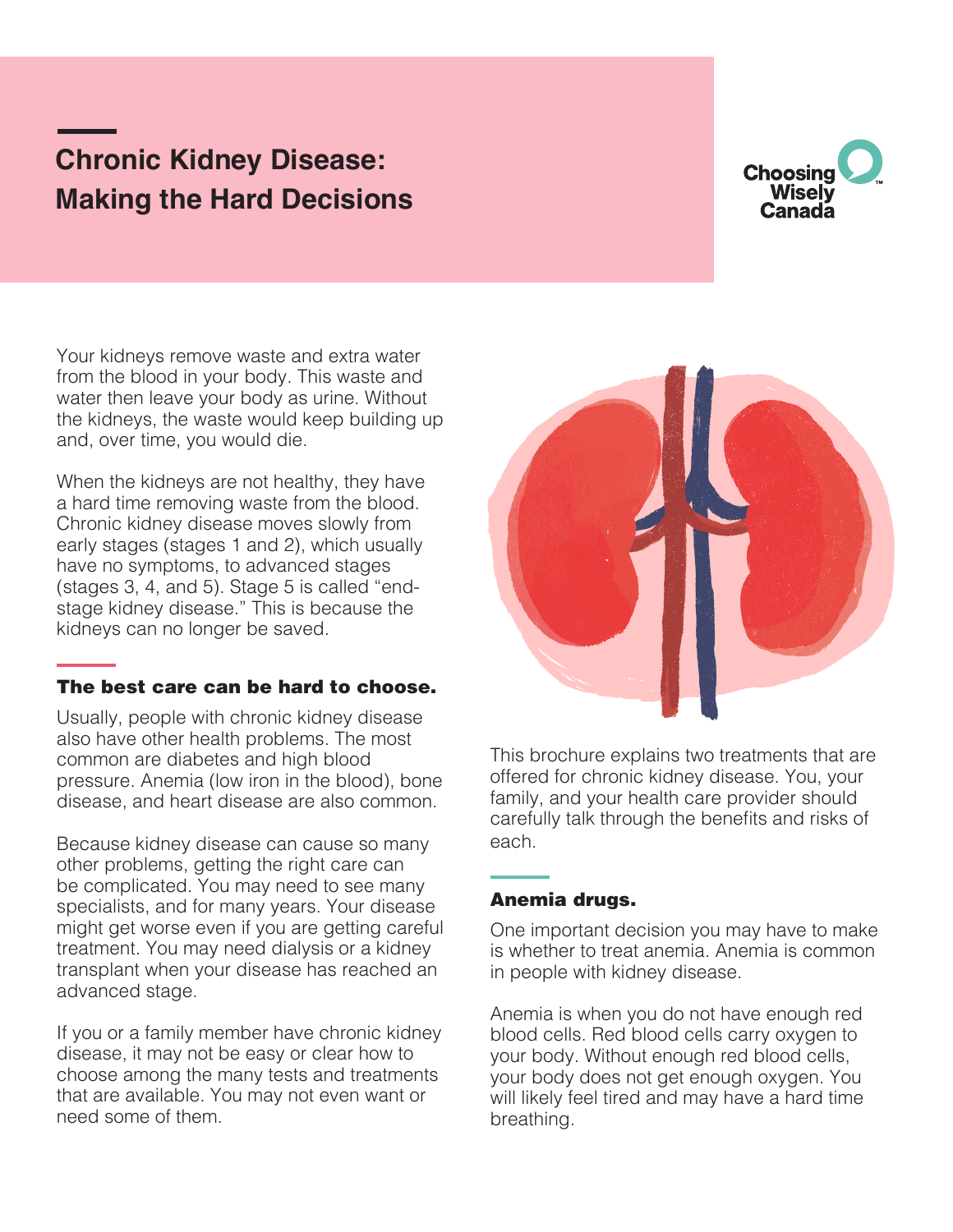Red blood cells contain hemoglobin. This is a protein with a lot of iron that gives your blood its red color. Your health care provider learns if you have anemia and how serious it is by measuring your hemoglobin level.

If a blood test shows that you have anemia, you will need to decide if you should take drugs to help your body make new red blood cells. These drugs are called erythropoiesisstimulating agents (ESAs).

ESAs are sometimes used to raise the number of red blood cells, even when a patient does not have severe anemia or symptoms. But research shows that the drugs do not help people with chronic kidney disease live longer. And when they are used aggressively, they can actually raise the risk of death by causing heart failure, heart attack, or stroke.

**Bottom line:** You should consider an ESA only if you have symptoms of anemia, such as feeling tired or short of breath, and you also have a very low hemoglobin level. Very low is under 100g/l.

If you and your health care provider decide to try an ESA, you should take the lowest dose that relieves your symptoms and keeps your hemoglobin level just high enough that you do not need blood transfusions. Tell your health care provider all your symptoms and talk about how they will improve.

#### Deciding whether dialysis is right for you.

Another important decision you may have to make is whether to have dialysis. This is something you may have to consider if your kidneys get close to failing.

Dialysis takes over some of the things your kidneys normally do, like removing waste and keeping a safe balance of water and salts in your blood. But dialysis is not a good idea for everyone with advanced kidney disease. Dialysis is hard on a person, and many people have to go a hemodialysis centre at least three days a week. Each treatment session lasts three to five hours,

and common side effects of hemodialysis include headaches, nausea, and feeling tired. In surveys of older adults on long-term hemodialysis, over half of them say they wish they had not started the treatment. Many say they only chose hemodialysis because their health care providers wanted them to.

In some cases, dialysis does not relieve your symptoms. It may not help you do your normal activities, stay independent, or live longer. That is especially true the older you are, and if you also have a heart disease or another condition that can shorten your life. In one study of more than 3,000 nursing home residents, more than half died within a year of starting dialysis. Of the people who survived, most felt a sudden drop in their ability to do routine tasks on their own. More information for patients about the options when your kidney fail (transplant, dialysis or conservative care) can be found at http://www.cann-net.ca/ patient-information/educational-tools.

**Bottom line:** You should talk with your health care provider, your family, and any other caregivers you have before you decide if long-term dialysis is the right choice for you. Ask your health care provider to tell you all the benefits and risks of dialysis. Ask how well dialysis will manage your symptoms and how it will affect your lifestyle. And ask how your symptoms would be managed if you do not start dialysis.